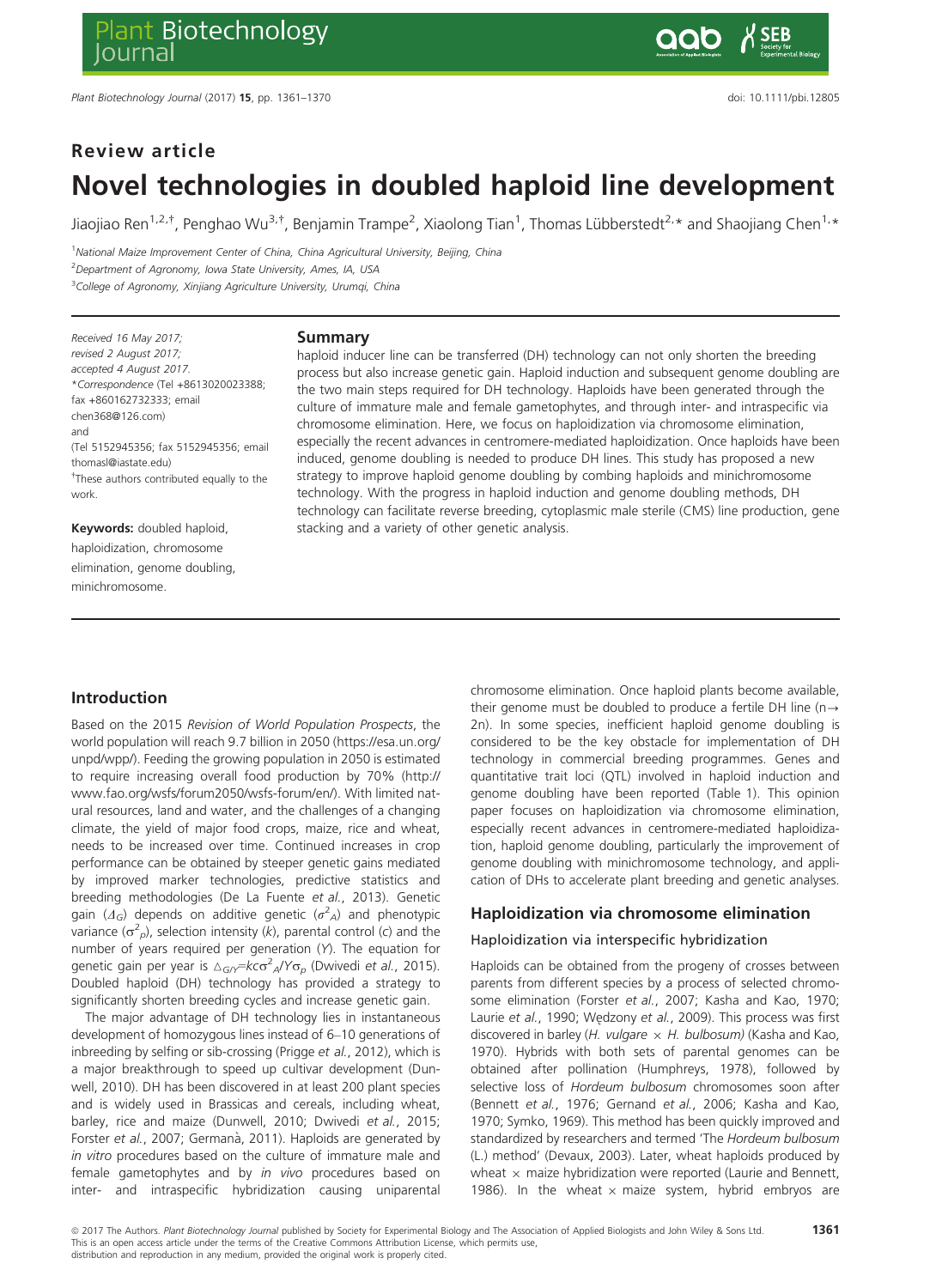| Category   | Name                                             | <b>Function</b>                                                                                                                   | Species     | Reference(s)                                                                   |
|------------|--------------------------------------------------|-----------------------------------------------------------------------------------------------------------------------------------|-------------|--------------------------------------------------------------------------------|
| Gene       | MATRILINEAL (MTL)/ ZmPLA1/<br>NOT LIKE DAD (NLD) | Sperm-specific phospholipase triggers maize<br>haploid induction                                                                  | Maize       | Kelliher et al. (2017), Liu et al.<br>(2017), Gilles et al. (2017)             |
| Gene       | indeterminate gametophyte (ig)                   | An LOB domain protein affects haploid induction                                                                                   | Maize       | Evans (2007)                                                                   |
| Gene       | haploid initiator gene (hap)                     | Prevents fertilization of the egg cell and not affecting<br>fertilization of the polar nuclei and development<br>of the endosperm | Barley      | Hagberg and Hagberg (1980),<br>Hagberg and Hagberg, (1981),<br>Mogensen (1982) |
| Gene       | CENH <sub>3</sub>                                | Haploid induction through centromere-mediated<br>chromosome elimination                                                           | Arabidopsis | Ravi and Chan (2010)                                                           |
| Gene       | first division restitution 1 (fdr1)              | Restores haploid male fertility attributable to first<br>division restitution and produce diploid kernels                         | Maize       | Sugihara et al. (2013)                                                         |
| Gene       | MiMe genotype (osd1/spo11-1/rec8)                | Transfers mejosis into mitosis                                                                                                    | Arabidopsis | Cifuentes et al. (2013)                                                        |
| <b>QTL</b> | ghir2-ghir8                                      | Haploid induction                                                                                                                 | Maize       | Liu et al. (2015), Prigge et al. (2012)                                        |
| <b>QTL</b> | <i>amhir1</i> and <i>amhir2</i>                  | Maternal genetic effect of haploid induction                                                                                      | Maize       | Wu et al. (2014)                                                               |
| <b>QTL</b> | $qhmf1 - qhmf4$                                  | Haploid male fertility                                                                                                            | Maize       | Ren et al. (2017)                                                              |

Table 1 Genes/QTL and their function with regard to haploid induction and doubling

generated, but maize chromosomes are soon after effectively eliminated to form haploid wheat embryos. Maize is also the most popular pollen donor for haploid induction in other cereals, like triticale, rye and oats (Immonen and Tenhola-Roininen, 2003; Rines, 2003; Wedzony, 2003). The interspecific hybridization method was also reported to induce haploids in additional species crosses, such as wheat  $\times$  pearl millet (Laurie, 1989), pear  $\times$  apple (Inoue et al., 2004) and Triticum aestivum  $\times$  Triticeae species (Liu et al., 2014). Genetic and environment conditions, such as temperature and light intensity, may affect haploid frequency (Bitsch et al., 2000; Campbell et al., 2001; Garcia-Llamas et al., 2004; Sanei et al., 2011).

The mechanisms underlying selective chromosome elimination following interspecific pollinations are in most cases unknown. Generally, double fertilization leads to hybrid zygotes. However, during early embryogenesis, uniparental chromosome elimination results in haploid embryos (Forster et al., 2007). Chromosome elimination also happens in rapidly dividing endosperm leading to abortion in seed development. Differences in timing of mitotic processes due to asynchronous cell cycles, parent-specific inactivation of centromeres, asynchrony in nucleoprotein synthesis and many other hypotheses have been put forward to explain selective chromosome elimination (Gernand et al., 2005; Sanei et al., 2011).

Sanei et al. (2011) studied the mechanism during the early development of H. vulgare  $\times$  H. bulbosum and found that CENH3 plays an important role in chromosome elimination (Figure 1). CENH3 (CENP-A in humans), a histone H3 variant that replaces standard histone H3 in centromeric nucleosomes, determines the position of centromeres and is necessary for chromosome segregation during cell division (Britt and Kuppu, 2016; Ravi and Chan, 2010). Many proteins are involved in CENH3 loading and assembly, any error of which would result in nonfunctional centromeres (Allshire and Karpen, 2008; Sanei et al., 2011; Topp et al., 2009). In unstable H. vulgare  $\times$  H. bulbosum hybrids, transcription of all CENH3 genes in both parents occurs after fertilization. HvCENH3 has translation activity and can be loaded properly to the centromeres of  $H$ . vulgare, but whether HbCENH3 has translation activity is unknown. The H. bulbosum centromere has no activity during anaphase leading to chromosome elimination and H. vulgare haploid embryo development (Watts et al., 2016). Centromere inactivity

attributes to centromeric loss of CENH3 protein instead of uniparental transcription inactivation of CENH3 genes (Sanei et al., 2011).

#### Haploidization via intraspecific hybridization

Haploid production by intraspecific hybridization is the predominant way in maize (Chang and Coe, 2009; Geiger, 2009). This method was first reported in 1959 with the discovery of maize haploid inducer Stock 6, producing 2%–3% maternal haploids when outcrossed as a male. Over the years, haploid induction rates (HIR) increased to 8%–10% due to development of high inducing lines, such as WS14, RWS, UH400, BHI306 and CAU5 (Wu et al., 2014; Xu et al., 2013). At present, haploid identification largely relies on dominant marker gene R1-nj (purple scutellum and aleurone). For rapid discrimination of haploid progeny from diploid seed, Liu et al. (2012) proposed a highthroughput system based on kernel oil content by pollination with high oil inducer lines (Melchinger et al., 2013; Wang et al., 2016).

Genes and QTL involved in maternal haploid induction in maize have been reported in many recent studies. Barret et al. (2008) detected a major locus (ggi1) on chromosome 1 causing in situ gynogenesis and segregation distortion (SD). Their results showed that the pollen genotype determines its ability to induce haploid female embryos. Prigge et al. (2012) conducted a QTL analysis for HIR in four populations including two haploid inducer lines, CAUHOI (HIR =  $2\%$ ) and UH400 (HIR =  $8\%$ ). Eight QTL have been identified with two large-effect QTL qhir1 and qhir8 on bins 1.04 and 9.01, respectively, explaining up to 66% and 20% of the genetic variance. The *qhir1* region also showed high SD against the inducer haplotype suggesting that haploid induction ability is associated with failure to transmit inducer gametes. Xu et al. (2013) narrowed down the genome region responsible for SD (sed1) to a 450-kb region. They assumed that the sed1 locus causes epigenetic and dosage-dependent modification of chromosomes. The different sed1 expressions among pollen grains from sed1/sed1 plants result in chromosome epigenetic modifications. A weak modification in chromosomes of sperm cell will result in the formation of normal diploids. In contrast, a strong modification will lead to haploid formation or kernel abortion. Dong et al. (2013) narrowed down the region of qhir1 into 243 kb region. Kelliher et al. (2017) found that haploid induction in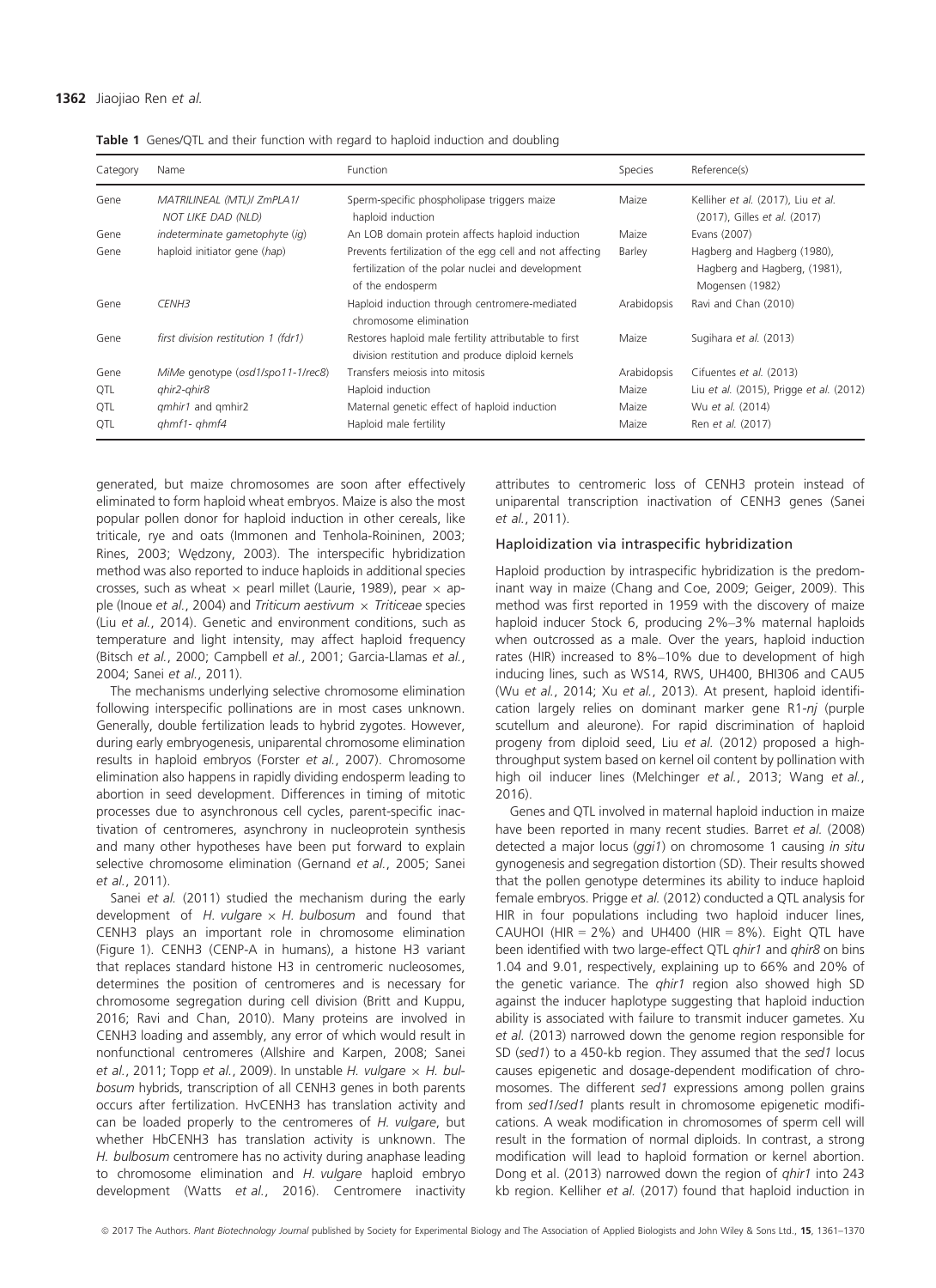

Figure 1 Proposed model of chromosome elimination in H. vulgare  $\times$  H. bulbosum.

maize is a postzygotic character attributed to a frame-shift mutation in MATRILINEAL (MTL) (also called ZmPLA1 and NLD), which was identified by fine mapping, genome sequencing, genetic complementation and gene editing. MTL is a phospholipase specific to the sperm cell cytoplasm. Novel edits in MTL result in 6.7% haploid offspring. A 4-bp (CGAG) insertion in the

fourth exon of ZmPLA1 in CAU5 (a haploid inducer derived from Stock 6) compared to the B73 reference genome was shown to be the cause of the haploid induction phenotype using CRISPR/ Cas9 gene editing (Liu et al., 2017). In the ZmPLA1 knockout lines, the average HIR is approximately 2%, which is close to the HIR of stock 6, indicating that the ZmPLA1 knockout method can be used to create haploid inducers. MTL is highly conserved in cereals, and those two findings may contribute to the development of intraspecific in vivo haploid induction systems in crop plants without existing efficient DH technology. HIR relies not only on haploid inducers but also on maternal genetic background. Wu et al. (2014) identified two QTL on chromosome 1 (qmhir1) and chromosome 3 (qmhir2), which highly affect haploid induction from the maternal side, explaining 14.7% and 8.4% of the genetic variation, respectively.

Two hypotheses, single fertilization and postzygotic genome elimination (Figure 2), have been presented for the in vivo haploid induction mechanism of maternal haploids in maize (Sarkar and Coe, 1966; Zhao et al., 2013). For the single fertilization hypothesis, the failure fusion of sperm and egg causes haploid embryogenesis. In case of genome elimination, the inducer's chromosomes are eliminated after normal double fertilization. Li et al. (2009) induced maize ZD958 by pollination with a high oil inducer line CAUHOI to produce maternal haploids. About 43.18% of the diploid-like haploids carrying CAUHOI chromosome segments and the introgressed CAUHOI genome in haploids are small (1.79%–2.92%). Two new maize inducers, CAU<sup>B</sup> containing B chromosomes and CAUYFP containing CENH3- YFP, were developed to investigate the mechanism of haploid induction by Zhao et al. (2013). B chromosomes were detected in a few haploids and a ~44-Mb inducer fragment was found in a single haploid, indicating that haploid formation involves double fertilization. Chromosome elimination starts at the very beginning of embryonic development, which was believed to be associated with the functional defects of the CENH3 gene in interspecific hybridizations (Sanei et al., 2011). However, there are no differences in the coding sequence and mRNA expression levels of the CENH3 gene between inducers and noninducers, suggesting that CENH3 does not contribute to in vivo maternal haploid induction in maize. In the cross HZ514 (sweet corn)  $\times$  HZI1 (inducer), mosaic endosperm kernels, mixploidy and aneuploidy were observed Qiu et al. (2014). Around 7.37% of the haploids contained HZI1 segments. Taken together, all these results suggest that uniparental chromosome elimination leads to the formation of haploid, but the possibility that single fertilization might contribute to haploid induction cannot be excluded. Considering MTL has been identified as the key gene contributing to haploid induction, careful embryology after MTL-mediated haploid inducer pollinations and quantitative data tracking the male DNA in haploids are required to clarify the precise mechanism of haploid induction in maize (Kelliher et al., 2017; Liu et al., 2017; Qiu et al., 2014; Zhao et al., 2013).

#### Haploidization via centromere-mediated chromosome elimination

Over the last century, all the technologies discussed above have proven to be useful in haploid induction, but they are limited to particular crop genotypes and species. Ravi and Chan (2010) described a novel method of in vivo haploid induction through centromere-mediated genome elimination in Arabidopsis based on CENH3. CENH3 consists of an N-terminal tail region, which is highly variable even between closely related species, and a C-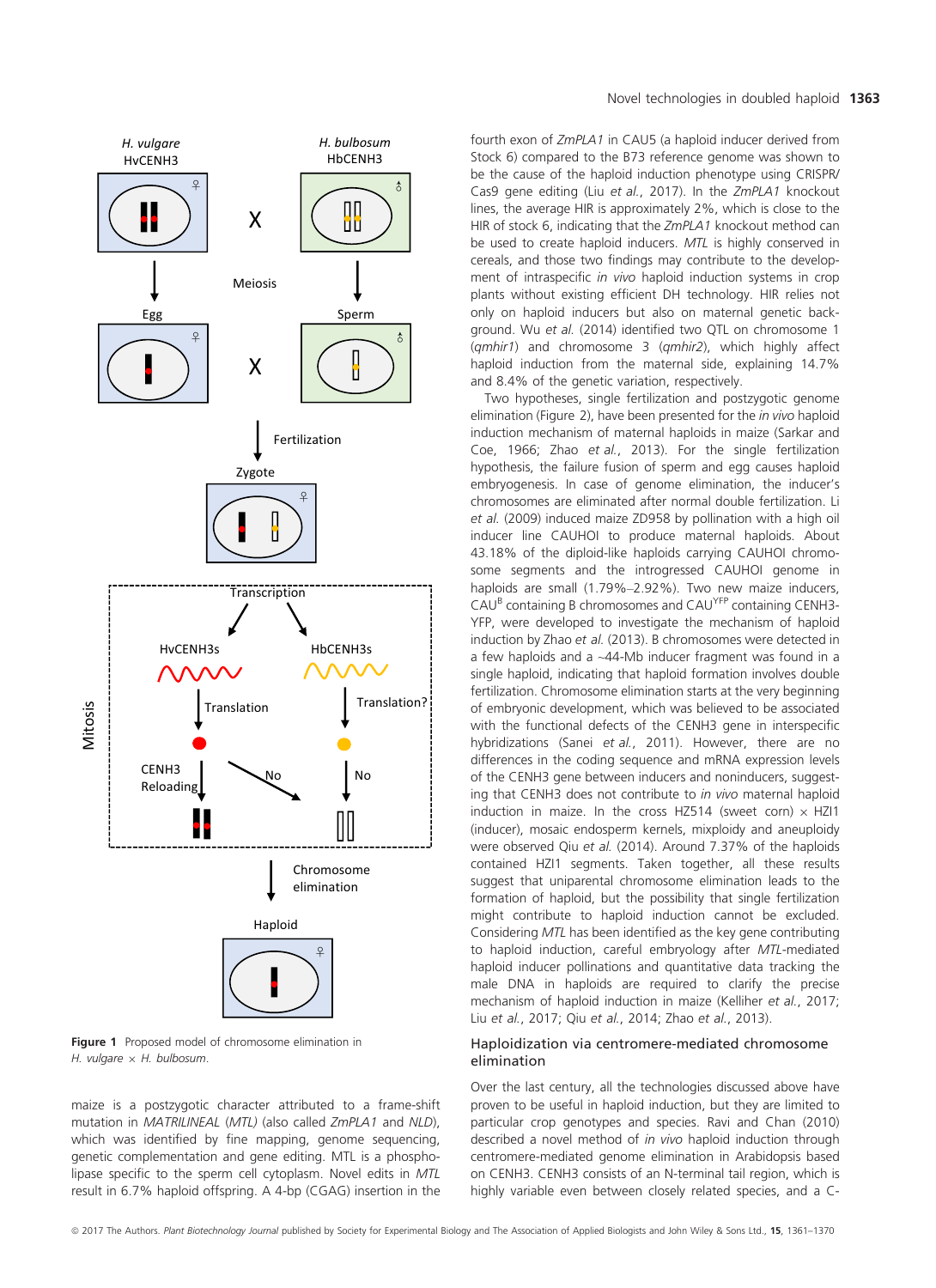

Figure 2 Two possible mechanisms of *in vivo* haploid induction in maize.

terminal Histone Fold Domain (HFD), which is well conserved across species (Britt and Kuppu, 2016; Kuppu et al., 2015; Malik and Henikoff, 2003). The N-terminal tail has one alpha helix  $(\alpha N)$ , and the HFD domain has three alpha helices separated by two loop regions (a1-L1-a2-L2-a3) (Ishii et al., 2015; Watts et al., 2016). The CENP-A targeting domain (CATD) composed of loop 1, and  $\alpha$ 2 is necessary for CENH3 loading to the centromere (Black et al., 2007; Lermontova et al., 2006; Sullivan et al., 1994).

Ravi et al. (2010) found that transgenic green fluorescent protein-tagged (GFP) CENH3 (GFP-CENH3) was able to complement the phenotype of cenh3-1, an embryo-lethal null mutant, although some lines showed reduced complementation. The results indicate that the GFP tag affects the function of centromeres. Further, to construct a chimeric H3.3/CENH3 protein, the N-terminal tail of CENH3 was replaced by the tail of a conventional Arabidopsis histone H3. Then, the protein fused with a GFP reporter to construct the GFP-tailswap protein, which could rescue cenh3-1 mutants (Ravi and Chan, 2010). However, GFP-tailswap plants were mostly male sterile, attributable to meiosis defects. After self-pollination, GFP-tailswap plants produced normal diploid seed at about 1% of the normal rate (Ravi and Chan, 2010; Ravi et al., 2011). On outcrossing, the chromosomes from GFP-tailswap were frequently lost postfertilization producing haploids and aneuploids. When crossed with wild-type plants as female parent, GFP-tailswap plants produced 25%–45% maternal haploids and 28%–50% aneuploids. These rates were reduced to 4%–5% for paternal haploids and 4%– 11% for aneuploids when the line is used as male parent. Both

the maternal and paternal haploids contained the chromosomes from the wild-type parent and the cytoplasm from the maternal parent. Haploids were generally sterile, but did produce some DH seed spontaneously by meiotic nonreduction. Not only GFPtailswap plants can produce haploids, but also GFP-CENH3 plants can produce 5% haploids when crossed to wild-type plants through chromosome missegregation. Ravi and Chan (2010) proposed that the function of modified centromeres is normal unless when they are constrained to have a competition with wild-type centromeres for centromere loading. As all crop species have CENH3, haploids induced by CENH3 modification may be extended to other crops. Application of this new method—chromosome elimination—to other crops requires two steps, knocking out or down the native CENH3 gene and complementing the native CENH3 with an altered CENH3 (Comai, 2014).

Ravi et al. (2014) found that the Arabidopsis GFP-tailswap plants not only produce Arabidopsis haploids ( $n = 5$ ) but also produce A. suecica haploids ( $n = 13$ ). When pollinating Arabidopsis GFP-tailswap plants with allopolyploid species A. suecica pollen, two of 241 viable progenies were identified as A. suecia haploids. Thus, haploid inducers produced in one species could be applied for haploid induction in its closely related species via interspecific chromosome elimination.

Maheshwari et al. (2015) asked whether natural variants in CENH3 sequences affects chromosomal segregation in zygotic mitosis of hybrids by complementation tests using the Arabidopsis cenh3-1 mutant, with untagged CENH3s from a variety of plant species. They found that natural variation of CENH3, even from the monocot maize CENH3, can complement cenh3-1 mutant indicating that the basic function of CENH3 is well conserved. Transgenic CENH3 plants are self-fertile but produce haploids and aneuploids on outcrossing. Haploids inherit only the chromosomes carrying the wild-type CENH3. Furthermore, they replaced the Arabidopsis HFD domain with the L. oleraceum HFD domain (AtNTT-LoHFD) and found that transgenic CENH3 plants perform normally when crossed with wild-type lines. However, transgenic CENH3 plants (LoNTT-AtHFD) induce haploids which indicate that variation in the N-terminal tail of CENH3 leads to segregation errors.

To clarify whether minimal mutations in HFD of CENH3 affect centromere function, Karimi-Ashtiyani et al. (2015) tested the function of mutated CENH3s in a barley population developed by TILLING. They found that a single-point amino acid substitution in HFD impairs CENH3 loading to the centromere, such as L92F in barley, L106I or L106F in sugar beet and L130I or L130F in Arabidopsis. When pollinated with wild-type plants, Atcenh3 L130F-1 induced haploids and aneuploids which may attribute to the less total CENH3 protein than wild-type plants. In parallel, Kuppu et al. (2015) conducted complementation tests on cenh3- 1 with a variety of mutant CENH3s that each has single amino acid substitution in HFD conserved residues. The mutant CENH3s with single amino acid changes P82S, G83E, A132T, A136T and A86V exhibited no significant effect in the process of meiosis or mitosis and gave normal progenies on self-pollination, while inducing postzygotic incompatibility and low frequency of paternal haploids when outcrossing to wild-type plants. As a specific amino acid mutation in HFD is sufficient to generate haploid inducers, a simple one-step method, EMS-mediated mutagenesis, has been proposed for the development of nontransgenic haploid inducer. The rapid progress of genome editing comprising ZFNs, TALENs and CRISPR-Cas9 also enables to manipulate CENH3 to develop haploid inducers.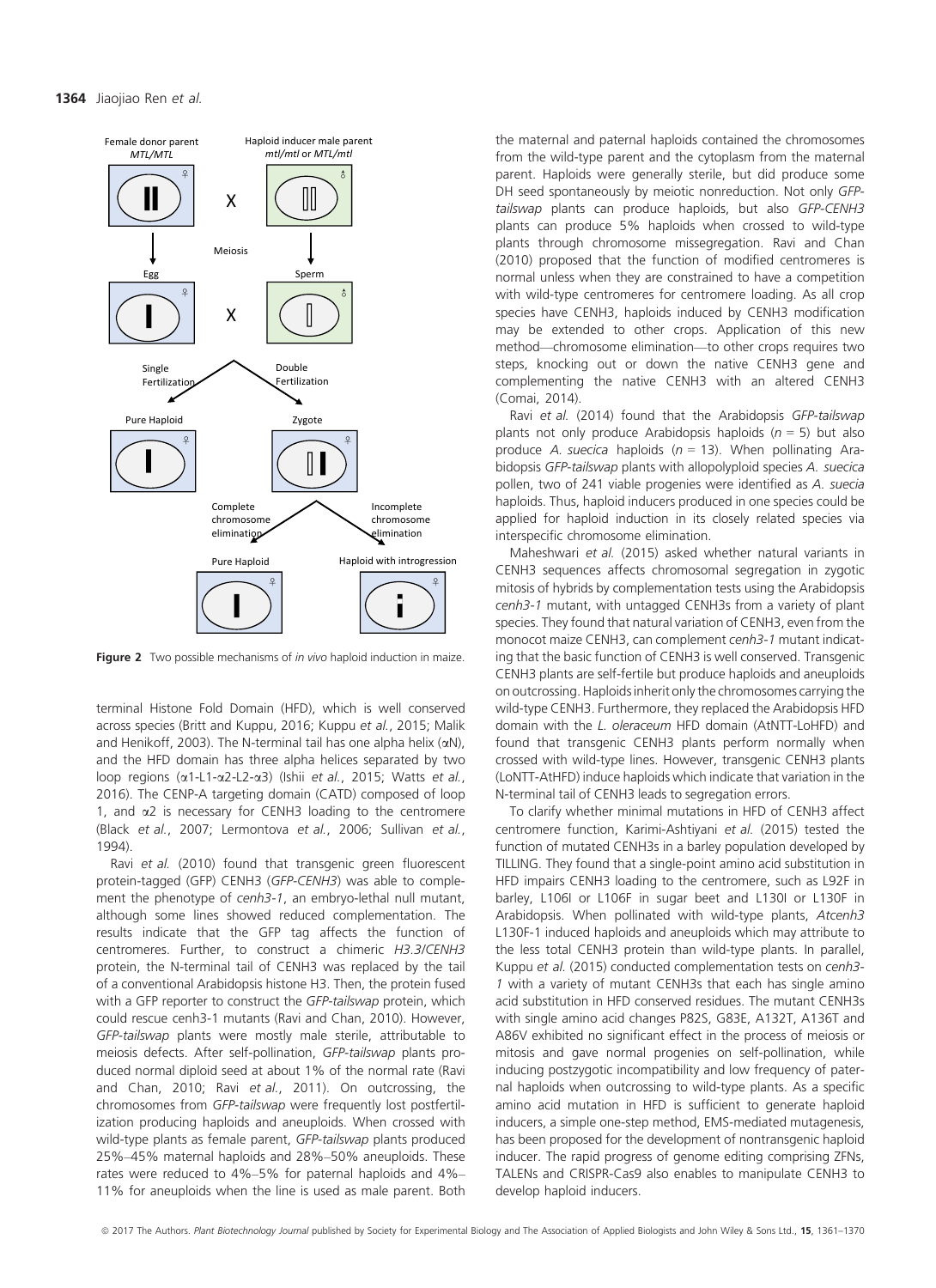To check whether haploid induction via centromere-mediated genome elimination can be engineered in other crops, AcGREENtailswap-CENH3 and AcGREEN-CEHN3 transgenes were used to complement the phenotype of CENH3 knockout and knockdown lines in maize (Kelliher et al., 2016). In the CENH3 knockdown (RNAi) strategy, AcGREEN-tailswap-CENH3 lines produced an average of 0.16% haploids, while AcGREEN-CENH3 lines rarely produced haploids. In the CENH3 knockout strategy, 0.23% and 0.14% haploids were induced on average by AcGREEN-CENH3 hemizygous and homozygous lines, and 0.53% and 0.13% haploids were induced by AcGREEN-tailswap-CENH3 hemizygous and homozygous lines, respectively. The highest haploid induction rate reached 3.6% in several AcGREENtailswap-CENH3 hemizygous lines when backcrossed as male parents. Although the haploid induction rate is too low to match maize commercial inducers, this is the first report of haploidization via CENH3-mediated chromosome elimination in maize and will promote the generation of haploid inducers in other species (Watts et al., 2016).

Watts et al. (2017) studied CENH3 engineering for haploid inducer development in Brassica juncea, a polyploid crop carrying three copies of CENH3 resulting in five different transcripts. They knocked down the native CENH3 genes using an RNAi method and then GFP-CENH3-tailswap plants were used to rescue the CENH3 silenced cells. Cotransformed plants carrying both silencing and rescue constructs resulted in normal seed set after selfing. However, when cotransformed lines were crossed to untransformed lines, many aneuploids and one haploid were identified from a total of 140 progenies. These results indicate that CENH3 engineering and RNAi can be used to generate haploid inducers in polyploid crops.

One of the key characteristics of centromere-mediated chromosome elimination is the production of aneuploid. There are three types of aneuploid chromosome: (i) containing an extra copy of an entire chromosome; (ii) carrying an additional truncated chromosome; and (iii) having an extra copy of shattered chromosome (Britt and Kuppu, 2016; Ishii et al., 2016; Tan et al., 2015). Shattered chromosomes originated from the parent with a mutant CENH3, and some of them can be sufficiently stable to be inherited. By nonhomologous end joining (NHEJ), the DNA Ligase 4 enzyme, which specifically repairs double-strand breaks, is involved in the shattered chromosomes recombination (Tan et al., 2015). Crossing GFP-tailswap or lig4-2 GFP-tailswap lines by lig4-2/lig4-2 mutants enhanced haploid induction rates at the expense of both diploids (from 40% to 81%) and aneuploids (from 39% to 83%). Parent-specific haploidization can thus attribute to early loss of the wild-type LIG4 allele located on inducer chromosomes, and formation of diploids and aneuploids results from LIG4-dependent chromosome rescue. In mammalian systems, the frequency of uniparental chromosome elimination can be increased by unrepaired DNA damage (Wang et al., 2014). Overall, DNA repair mutants may be used to increase haploid induction rates in the CENH3 mediated genome elimination system (Britt and Kuppu, 2016).

To identify haploid seed pregermination, Ravi et al. (2014) developed an improved haploid inducer, SeedGFP-HI, by introducing GFP expressed under the control of promoter 2S3 (the seed storage protein) (At2S3: GFP) (Kroj et al., 2003) into GFPtailswap plants. This visible marker is in the endosperm and embryo.  $F_1$  seed derived from SeedGFP-HI crosses showed two classes of phenotypes: (i) uniformly fluorescing seed (GFP expressed both in endosperm and embryo); (ii) mottled GFP seed

(GFP only expressed in endosperm instead of embryo). All uniform seed consists of diploids and aneuploids, while 91% of the mottled GFP seed was haploid and the rest aneuploid. Thus, preselection of mottled GFP seed increases early haploid selection efficiency.

The possible mechanism of centromere-mediated chromosome elimination is shown in Figure 3. The addition of a bulky tag and sequence changes of CENH3 can affect protein function for CENH3 reloading (Britt and Kuppu, 2016; Watts et al., 2016). The modified centromere behaves normally, while being less competitive to wild-type centromeres. Both maternal and paternal CENH3s are actively removed from the  $F_1$  zygote nucleus within 2–4 h after fertilization, and reloading occurs in the  $F_1$  zygote within 6–8 h after fertilization (Ingouff et al., 2010). Chromosomes bearing modified CENH3 showed centromere reloading impair or delay leading to the loss of centromere function (Ishii et al., 2016). As a result, spindle fibres failed to attach to chromosomes of haploid inducers which may be lost completely or fail in segregation, but remain in one daughter leading to development of haploids and aneuploids (Dwivedi et al., 2015; Watts et al., 2016).



Figure 3 A model for the process of haploid induction via modification of CENH3.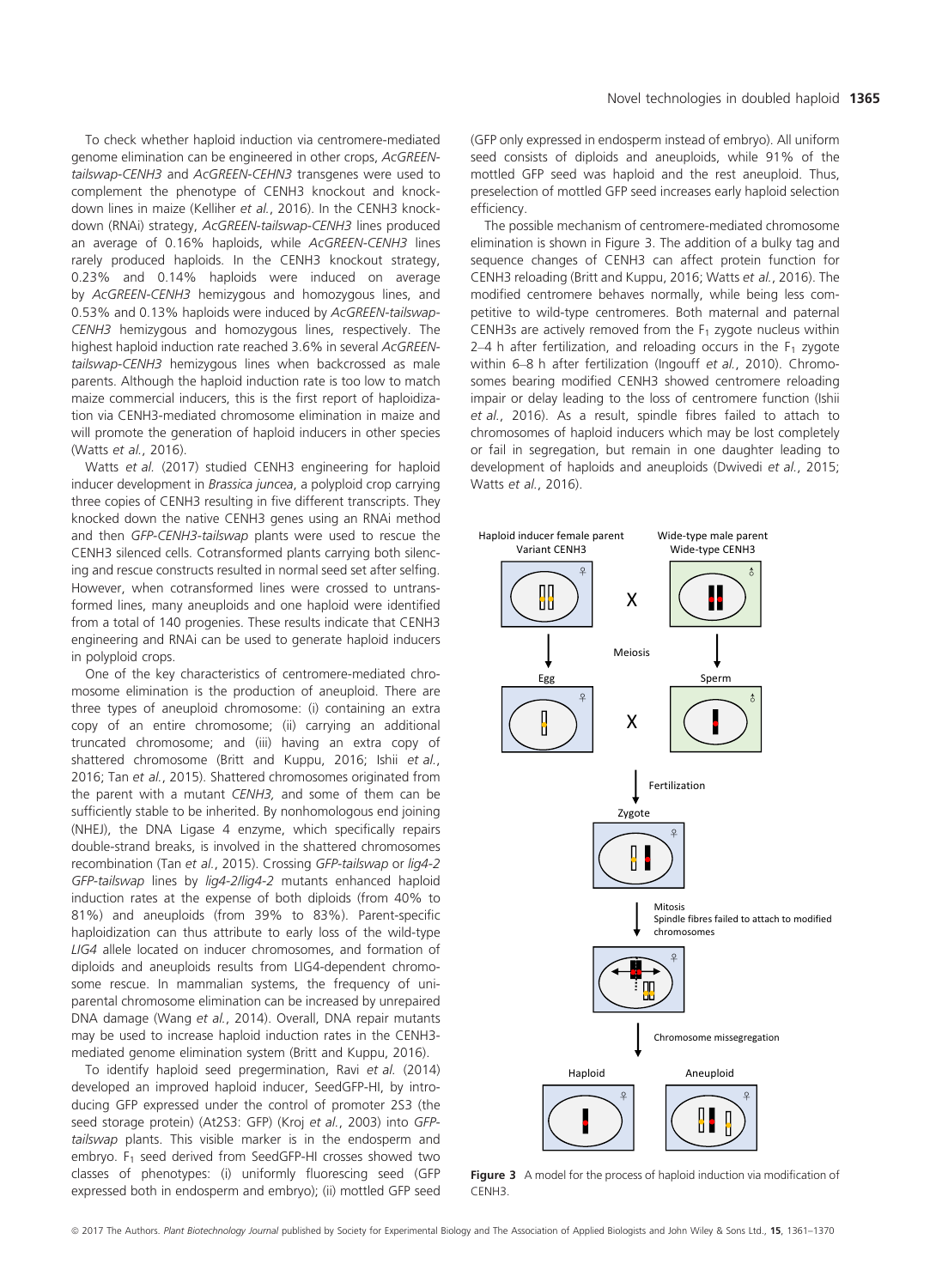# Genome doubling

## Artificial genome doubling

Artificial genome doubling is the most popular method applied for doubling the genomes in large-scale DH line production. Colchicine, an antimicrotubule drug, has been widely used and is the most effective genome doubling agent. Colchicine duplicates the genomes by binding to tubulins to inhibit microtubule polymerization (Kleiber et al., 2012; Prasanna et al., 2012; Wan et al., 1989; Weber, 2014). However, colchicine is highly toxic which is not only potentially carcinogenic but also hazardous to the environment (Melchinger et al., 2016). The effects of other agents with lower toxicity on chromosome doubling, such as amiprophos-methyl (APM), oryzalin, pronamide and trifluralin, all of which are herbicides, have been reported (Beaumont and Widholm, 1993; Häntzschel and Weber, 2010; Murovec and Bohanec, 2012; Wan et al., 1991). The haploid genome doubling rate of trifluralin treatment in B. napus was 85.7%, for colchicine 74.1% and for oryzalin 66.5%, compared to only 42.3% without any treatment (KlíMa et al., 2008). APM combined in an optimum dosage with pronamide has similar rates of genome doubling as colchicine in maize (Melchinger et al., 2016). Kato and Geiger (2002) developed an effective genome doubling procedure in maize using a nitrous oxide ( $N<sub>2</sub>O$ ) gas treatment at the six-leaf stage, with about 44% of the haploids producing seed after selfing.

## Spontaneous genome doubling

Spontaneous genome doubling has been reported in several species. The frequency of spontaneous genome doubling is 10%– 40% in Brassica napus, 70%–90% in barley, 50%–60% in rice, 50%–90% in rye and 25%–70% in bread wheat (Castillo et al., 2009; Henry, 1998; Seguı-Simarro and Nuez, 2008). In a species, the doubling rate oscillates enormously among genotypes (Chalyk, 1994; Kleiber et al., 2012). Kleiber et al. (2012) reported that the range of haploid fertility is 0%–20% in tropical and temperate maize germplasm. Wu et al. (2016) reported that haploid male fertility ranges from 9.8 to 89.8%. The maize inbred line 'Yu87-1' showed the highest male fertility. Ren et al. (2017) detected four QTL controlling haploid male fertility and finemapped the key QTL qhmf4 on chromosome 6. The candidate gene of qhmf4 is the absence of first division 1 (AFD1), which is required for axial element elongation. In the afd1 mutant, the meiotic first division is replaced by an equational division. Markerassisted selection (MAS) can be used to improve haploid fertility.

Improved chromosome doubling can also be obtained by mutation. In Arabidopsis, fertile haploids can be obtained by combining three mutants: osd1, rec8 and spo11-1 (Cifuentes et al., 2013). OSD1 controls the conversion from meiosis I to meiosis II, and both SPO11-1 and REC8 are required in key meiotic process. This genotype is called MiMe and transfers meiosis into mitosis. Sugihara et al. (2013) induced a first division restitution (fdr1) mutant by sodium azide treatment. fdr1 haploids restore haploid male fertility attributable to first division restitution and produce diploid kernels.

## Combing haploids with minichromosomes

Genetic engineering with a few genes, such as herbicide resistance genes and Bacillus Thuringiensis (Bt) toxin genes, has changed agriculture by increasing crop yield and reducing the use of pesticides in the last 20 years (Yu et al., 2016). The next generation of genetic engineering must depend on the transfer of multiple genes, which is required for complex traits in plant biotechnology, and is still difficult to achieve (Halpin, 2005; Yu et al., 2016). The development of minichromosome technology, providing a super vector platform, offers a new approach to genetic engineering with multiple genes. Minichromosome is engineered chromosome that remains stable in the process of meiosis and mitosis and does not engage in recombination with other chromosomes. When used as a vector for expressing foreign genes, it has little effect on the growth and development of the host (Acevedo-Garcia et al., 2013). There are usually two methods for the construction of minichromosomes: 'bottom-up' by assembling all essential parts, like centromere repeats, telomeres and replication origins, or 'top-down' by chromosome truncation. The bottom-up method has been successfully used in mammalian and yeast cells (Harrington et al., 1997; Murray and Szostak, 1983), but its application in plants continues to be an ongoing debate (Gaeta et al., 2011; Houben et al., 2008; Mette and Houben, 2015). In contrast, minichromosome construction by bottom-up methods has been well established in plants (Birchler, 2014). The use of supernumerary or B chromosomes in maize is a good choice for minichromosome construction, because they are nonessential and have little effect on phenotypes until their copy numbers approach 15 (Birchler, 2014). When minichromosomes are constructed that meet all the demands of a suitable vector, the insertion of multiple expression cassettes will be needed. Site-specific recombination (SSR)-mediated method can be used in combination of gene assembly technology to stack transgenes in minichromosomes (Yu et al., 2016).

Minichromosomes are usually assembled in certain genetic backgrounds and then transferred to other genotypes by repeated backcrossing for practical applications or functional assessment of transgenes in different genetic backgrounds. Recent studies suggest that haploid breeding can facilitate minichromosome transfer to different genetic backgrounds. Zhao et al. (2013) discovered that the B chromosome of a maternal haploid inducer line can be transferred to haploid progenies as an extra chromosome in maize. In oat  $\times$  maize crosses, not only oat haploids but also oat–maize chromosome addition lines were generated, where a haploid oat genome carrying an extra maize chromosome were generated (Ananiev et al., 1997; Jin et al., 2004). Although alien chromosome addition lines construction has not been well studied in the centromere-mediated haploidization systems, better understanding of the mechanism of centromere-mediated chromosome elimination may give new ideas for the construction of alien chromosome addition line. It is possible that minichromosomes present in inducers can be transferred to haploids (Birchler, 2014). If successful, the time required to transfer minichromosomes to new inbred lines in conjunction with haploid induction is reduced compared to repeated backcrossing. If minichromosomes contain genes controlling spontaneous haploid genome doubling, introgressing minichromosomes into inducer lines would result in 'Super Haploid Inducers' which can not only induce haploids but also increase haploid fertility. Breeders could in this case avoid the use of hazardous chemicals, especially colchicine, by directly using super haploid inducers to produce DH lines.

# Applications of haploids in plant breeding and genetic analysis

# Exchanging cytoplasmic and nuclear genomes

In Arabidopsis, both maternal and paternal haploids containing wild-type chromosomes and maternal cytoplasm can be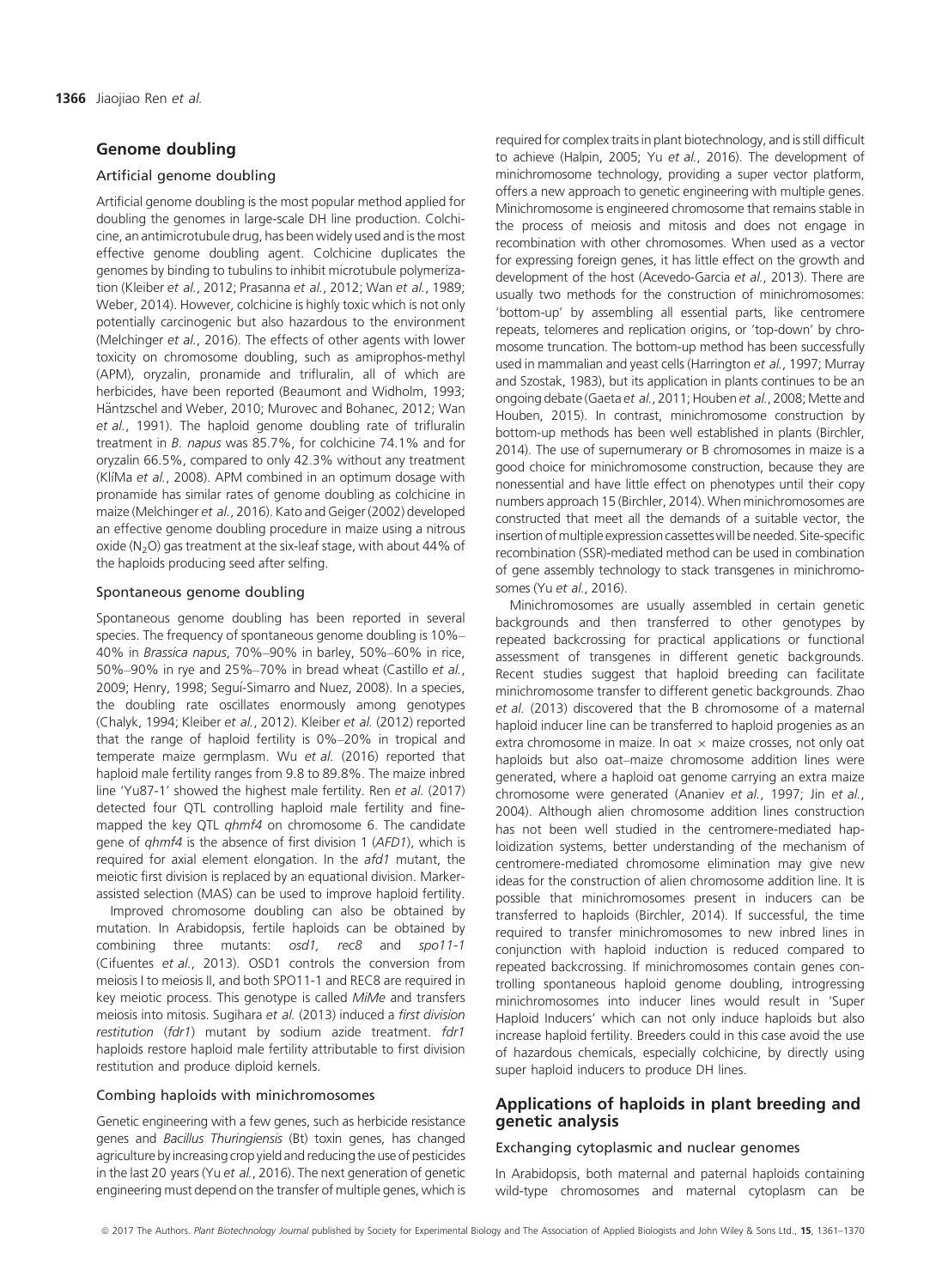generated using CENH3-mediated haploid inducers as the male or female parent. Ravi et al. (2014) developed a cenh3-1 GFPtailswap haploid inducer with Ler cytoplasm, Ler-cytoplasmic haploid inducer (HI). When pollinating Ler-cytoplasmic HI with pollen from wild type with Col-0 cytoplasm, Col-0 WT, haploids with Col-0 WT chromosomes and Ler cytoplasm are generated. This method can be used to develop any combination of cytoplasmic and nuclear genomes by transferring the male nuclear genome into a heterologous cytoplasm rapidly and conveniently. This facilitates the production of new cytoplasmic male sterile (CMS) lines for  $F_1$  hybrid seed production. If the haploid inducer line has CMS background, pollinating this haploid inducer line with different inbred lines generates paternal haploids, which carry CMS. One or a few paternal haploids need to be pollinated with pollen from the maternal inbred to produce a new diploid CMS line. Using paternal haploids for cytoplasmic conversions has three distinct advantages: (i) only two generations are needed; (ii) the new CMS line has 100% of the genomes of the inbred line; and (iii) chromosome doubling is not required (Weber, 2014). This method has been employed in maize using the *ig1* system for quite a while (Evans, 2007).

#### Reverse breeding

Hybrid seed is traditionally produced from a cross between two inbred lines. Dirks et al. (2009) proposed a novel plant breeding technology, reverse breeding, which can directly generate parental inbred lines from any hybrid. There are three steps required for reverse breeding: (i) inhibition of meiotic crossover in  $F_1$  plants to produce gametes containing combinations of nonrecombinant parental chromosomes, (ii) generation of DH lines via in vitro unfertilized ovule or anther culture and (iii) regeneration of the original hybrid through crossing DH lines with complementary sets of parental chromosomes.

Reverse breeding has been tested in Arabidopsis by Wijnker et al. (2012). Firstly, they crossed Landsberg (Ler-0) and Columbia erecta (Col-0) to develop an  $F_1$  hybrid. In the hybrid, the meiosis crossover is suppressed using RNAi to knock-down the DMC1 gene, which is required for the crossover formation during meiosis. Secondly, they crossed this hybrid to the centromeremediated haploid inducer line to generate haploids which were doubled into DH lines through spontaneous doubling. Genetic analysis of 69 DH lines using SNP markers at approximately 4-Mb intervals showed absence of recombination. Lastly, they recovered the original hybrid by crossing complementing DH lines. Wijnker et al. (2014) proposed a procedure of reverse breeding in five steps: (i) the generation of DMC1:RNAi transgenic lines (achiasmatic parental lines); (ii) development of achiasmatic hybrids; (iii) haploid induction by crossing to GFP-tailswap; (iv) generation of DH lines by self-pollination of haploids; and (v) recreation of original hybrids by crossing DH lines with complementary sets of parental chromosomes. Successful reversing of breeding in Arabidopsis and availability of centromere-mediated haploid induction technology make it possible to apply this technology to other crops.

# Gene stacking from biparental crosses

Nowadays, introgression of one or a limited number of genes into elite inbreds by marker-assisted backcrossing is routine in plant breeding (Lübberstedt and Frei, 2012). At the end of backcross programmes, a heterozygous plant is selfed to produce a fixed line. For single gene introgression, the expected probability of individuals with desired homozygous genotype is 1/4. The

frequency of expected genotypes decreases exponentially following the formula  $1/4^n$ , where n is the number of independently segregating genes (Lübberstedt and Frei, 2012; Ravi et al., 2014; Shen et al., 2015). In contrast, haploid target genotypes are generated with a frequency of 1/2<sup>n</sup>. For example, for five loci, the frequency of the desired homozygous genotype is 1/1024 in selfed diploid progeny and 1/32 in haploid progeny. Application of doubled haploids thus significantly reduces the population size required to find desirable genotypes.

## Accelerate plant breeding by MAS and GS

The availability of cheap and abundant molecular markers allows breeders to apply MAS and genomic selection (GS) in crop improvement. MAS depends on the identification of markers significantly associated with the trait. MAS allows breeder to discard a large number of plants with undesired gene combination, pyramid beneficial genes in subsequent generations, minimize field testing and reduce the number of generations (Collard and Mackill, 2008; Dwivedi et al., 2015). The combination of MAS and DHs offers new opportunities for increasing genetic gain and shortens the time required to cultivar breeding. MAS and DH have been successfully used to accelerate resistance breeding in cereal crops. Wessels and Botes (2014) developed a series of DH wheat lines containing rust resistance genes. MAS was used for the selection of resistance genes, and DH technology was used for the generation of homozygous lines. This study demonstrated that integration of MAS and DH technology into conventional breeding processes can increase the speed of cultivar development.

In contrast to MAS, GS employs genomewide markers to predict genomic estimated breeding values (GEBVs) (Daetwyler et al., 2015). GS requires a training population to estimate GEBVs based on phenotypic and genotypic data. In a breeding cycle, the estimated marker effects in the training population can then be used for GEBVs prediction without phenotyping (Heffner et al., 2009). As an individual's GEBV can be predicted before or without phenotypic characterization, this enables breeders to make early selection decisions which could increase genetic gains and shorten breeding cycles (Daetwyler et al., 2015). Mayor and Bernardo (2009) studied GS and MAS in DH versus  $F<sub>2</sub>$  populations and found that GS was superior to MAS and DH populations are superior to  $F_2$ -derived population using GS.

## Summary and outlook

Doubled haploid technology has been successfully used in crop improvement and genetic analysis. Numerous studies have provided a better understanding of the genetic of haploid induction. In interspecific hybridization, chromosome elimination is associated with the uniparental centromere inactivation (Sanei et al., 2011). In intraspecific hybridization, MTL, a sperm-specific phospholipase, is proved to be the cause of haploidization in maize (Gilles et al., 2017; Kelliher et al., 2017; Liu et al., 2017). Conservation of MTL in cereals may enable the development of intraspecific in vivo haploid inducer lines in crop plants to accelerate plant breeding. The report of haploidization by CENH3-mediated chromosome elimination in Arabidopsis is a breakthrough in haploid induction. This method has been demonstrated in maize (monocotyledonous crop) and Brassica juncea (polyploid crop) indicating that it could be applied in other crops. The combination of haploid induction and minichromosome offers a new strategy for introducing multiple genes into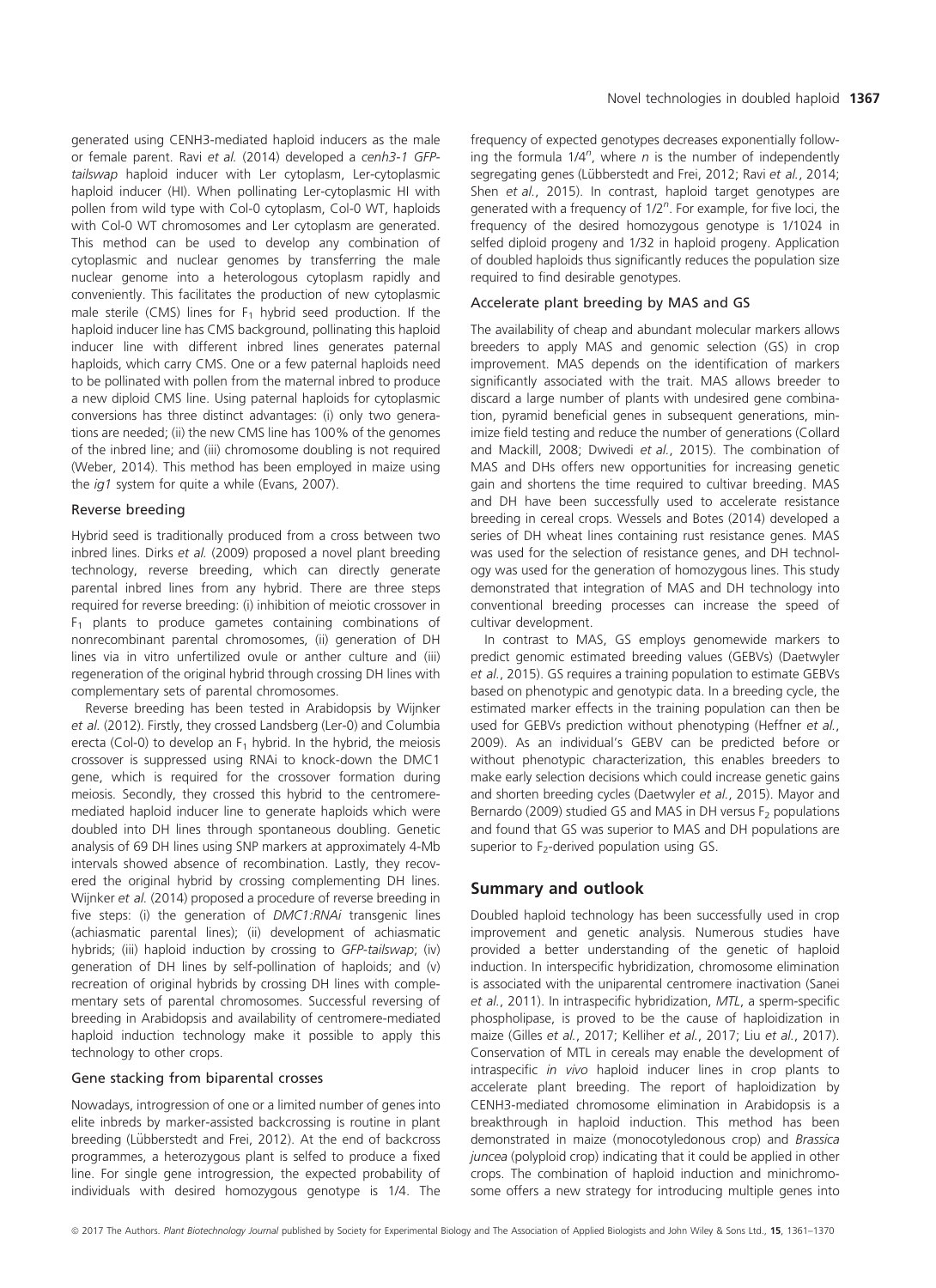elite lines. One possible application is the development of 'Super Haploid Inducers', which lead to haploids with spontaneous haploid genome doubling capability. Integrating DH technology with MAS and GS offers new insights to minimize breeding cycles and maximize genetic gains. DH technology is useful in reverse breeding, CMS line production, gene stacking and a variety of other applications.

Although many of the technological problems of DH technology have been overcome, challenges still exist in application of DH technology. Understanding of the mechanism of haploid induction is still incomplete. It is unclear, whether the mechanism of in vivo haploid induction in maize is chromosome elimination or single fertilization. In centromere-mediated haploid induction systems, the mechanism of CENH3 modification affecting only chromosome segregation by outcrossing on wild-type plants, without affecting self-pollination, remains unknown. By a better understanding of the process of haploid induction, it is possible to improve haploid induction systems and deliver DH technology into other crops, such as banana and cassava. Only few studies have been reported on the genetics and mechanism of spontaneous haploid genome doubling, which is important to avoid the use of hazardous chemicals.

# Acknowledgement

This research was funded by the National Key Research and Development Plan (2016YFD0101200), the National Natural Science Foundation of China (31560392), the National Institute of Food and Agriculture (IOW01018/IOW04314) and Chinese Postdoctoral Fellowship. In this article, Shaojiang Chen and Thomas Lübberstedt put forward the idea. Jiaojiao Ren and Penghao Wu wrote the paper. Benjamin Trampe, Xiaolong Tian, Shaojiang Chen and Thomas Lübberstedt helped to revise the article. Authors confirm they have no conflict of interests to declare.

## References

- Acevedo-Garcia, J., Collins, N.C., Ahmadinejad, N., Ma, L., Houben, A., Bednarek, P., Benjdia, M. et al. (2013) Fine mapping and chromosome walking towards the Ror1 locus in barley (Hordeum vulgare L.). Theor. Appl. Genet. 126, 2969–2982.
- Allshire, R.C. and Karpen, G.H. (2008) Epigenetic regulation of centromeric chromatin: old dogs, new tricks? Nat. Rev. Genet. 9, 923–937.
- Ananiev, E.V., Riera-Lizarazu, O., Rines, H.W. and Phillips, R.L. (1997) Oat– maize chromosome addition lines: a new system for mapping the maize genome. Proc. Natl Acad. Sci. USA, 94, 3524-3529.
- Barret, P., Brinkmann, M. and Beckert, M. (2008) A major locus expressed in the male gametophyte with incomplete penetrance is responsible for in situ gynogenesis in maize. Theor. Appl. Genet. 117, 581–594.
- Beaumont, V.H. and Widholm, J.M. (1993) Ploidy variation of pronamidetreated maize calli during long term culture. Plant Cell Rep. 12, 648–651.
- Bennett, M.D., Finch, R.A. and Barclay, I.R. (1976) The time rate and mechanism of chromosome elimination in Hordeum hybrids. Chromosoma, 54, 175–200.
- Birchler, J.A. (2014) Engineered minichromosomes in plants. Curr. Opin. Plant Biol. 19, 76–80.
- Bitsch, C., Gröger, S. and Lelley, T. (2000) Effect of parental genotypes on haploid embryo and plantlet formation in wheat  $\cdot$  maize crosses. Euphytica, 103, 319–323.
- Black, B.E., Jansen, L.E., Maddox, P.S., Foltz, D.R., Desai, A.B., Shah, J.V. and Cleveland, D.W. (2007) Centromere identity maintained by nucleosomes assembled with histone H3 containing the CENP-A targeting domain. Mol. Cell, 25, 309–322.
- Britt, A.B. and Kuppu, S. (2016) Cenh3: an emerging player in haploid induction technology. Front. Plant Sci. 7, 357.
- Campbell, A.W., Griffin, W.B., Burritt, D.J. and Conner, A.J. (2001) The importance of light intensity for pollen tube growth and embryo survival in wheat $\times$  maize crosses. Ann. Bot. 87, 517–522.
- Castillo, A.M., Cistue, L., Valles, M.P. and Soriano, M. (2009) Chromosome doubling in monocots. In Advances in Haploid Production in Higher Plants (Touraev, A., Forster, B.P. and Jain, S.M., eds), pp. 329–338. Netherlands: Springer.
- Chalyk, S.T. (1994) Properties of maternal haploid maize plants and potential application to maize breeding. Euphytica, 79, 13-18.
- Chang, M.T. and Coe, E.H. Jr. (2009) Doubled haploids. In Molecular Genetics Approaches to Maize Improvement (Kriz, A.L. and Larkins, B.A., eds), pp. 127–142. Berlin: Springer.
- Cifuentes, M., Rivard, M., Pereira, L., Chelysheva, L. and Mercier, R. (2013) Haploid meiosis in Arabidopsis: double-strand breaks are formed and repaired but without synapsis and crossovers. PLoS ONE 8, e72431.
- Collard, B.C. and Mackill, D.J. (2008) Marker-assisted selection: an approach for precision plant breeding in the twenty-first century. Philos. Trans. R. Soc. Lond. [Bio] 363, 557–572.
- Comai, L. (2014) Genome elimination: translating basic research into a future tool for plant breeding. PLoS Biol. 12, e1001876.
- Daetwyler, H.D., Hayden, M.J., Spangenberg, G.C. and Hayes, B.J. (2015) Selection on optimal haploid value increases genetic gain and preserves more genetic diversity relative to genomic selection. Genetics, 200, 1341-1348.
- De La Fuente, G.N., Frei, U.K. and Lübberstedt, T. (2013) Accelerating plant breeding. Trends Plant Sci. 18, 667–672.
- Devaux, P. (2003) The Hordeum bulbosum (L.) method. In Doubled Haploid Production in Crop Plants: A Manual (Maluszynski, M. et al., eds), pp. 15–19, London: Kluwer Academic Publishers.
- Dirks, R., Van Dun, K., De Snoo, C.B., Van Den Berg, M., Lelivelt, C.L., Voermans, W., Woudenberg, L. et al. (2009) Reverse breeding: a novel breeding approach based on engineered meiosis. Plant Biotechnol. J. 7, 837–845.
- Dong, X., Xu, X., Miao, J., Li, L., Zhang, D., Mi, X., Liu, C., Tian, X., et al. (2013) Fine mapping of qhir1 influencing in vivo haploid induciton in maize. Theor. Appl. Genet. **126**, 1713-1720.
- Dunwell, J.M. (2010) Haploids in flowering plants: origins and exploitation. Plant Biotechnol. J. 8, 377–424.
- Dwivedi, S.L., Britt, A.B., Tripathi, L., Sharma, S., Upadhyaya, H.D. and Ortiz, R. (2015) Haploids: Constraints and opportunities in plant breeding. Biotechnol. Adv. 33, 812–829.
- Evans, M.M. (2007) The indeterminate gametophyte 1 gene of maize encodes a LOB domain protein required for embryo Sac and leaf development. Plant Cell, 19(1), 46-62.
- Forster, B.P., Heberle-Bors, E., Kasha, K.J. and Touraev, A. (2007) The resurgence of haploids in higher plants. Trends Plant Sci. 12, 368-375.
- Gaeta, R.T., Masonbrink, R.E., Krishnaswamy, L., Zhao, C. and Birchler, J.A. (2011) Synthetic chromosome platforms in plants. Annu. Rev. Plant Biol. 63, 307–330.
- Garcia-Llamas, C., Ramirez, M.C. and Ballesteros, J. (2004) Effect of pollinator on haploid production in durum wheat crossed with maize and pearl millet. Plant Breed. 123, 201–203.
- Geiger, H. (2009) Doubled haploids. In Handbook of Maize Genetics and Genomics (Bennetzen, J.L. and Hake, S., eds), pp. 641–657. Berlin: Springer.
- Germanà, M.A. (2011) Gametic embryogenesis and haploid technology as valuable support to plant breeding. Plant Cell Rep. 30, 839-857.
- Gernand, D., Rutten, T., Varshney, A., Rubtsova, M., Prodanovic, S., Brüß, C., Kumlehn, J. et al. (2005) Uniparental chromosome elimination at mitosis and interphase in wheat and pearl millet crosses involves micronucleus formation, progressive heterochromatinization, and DNA fragmentation. Plant Cell, 17, 2431–2438.
- Gernand, D., Rutten, T., Pickering, R. and Houben, A. (2006) Elimination of chromosomes in Hordeum vulgare  $\times$  H. bulbosum crosses at mitosis and interphase involves micronucleus formation and progressive heterochromatinization. Cytogenet. Genome Res. 114, 169–174.
- Gilles, L.M., Khaled, A., Laffaire, J.B., Chaignon, S., Gendrot, G., Laplaige, J., Bergès, H. et al. (2017) Loss of pollen-specific phospholipase NOT LIKE DAD triggers gynogenesis in maize. EMBO J. 36, 707–717.
- Hagberg, A. and Hagberg, G. (1980) High frequency of spontaneous haploids in the progeny of an induced mutation in barley. Hereditas, 93, 341-343.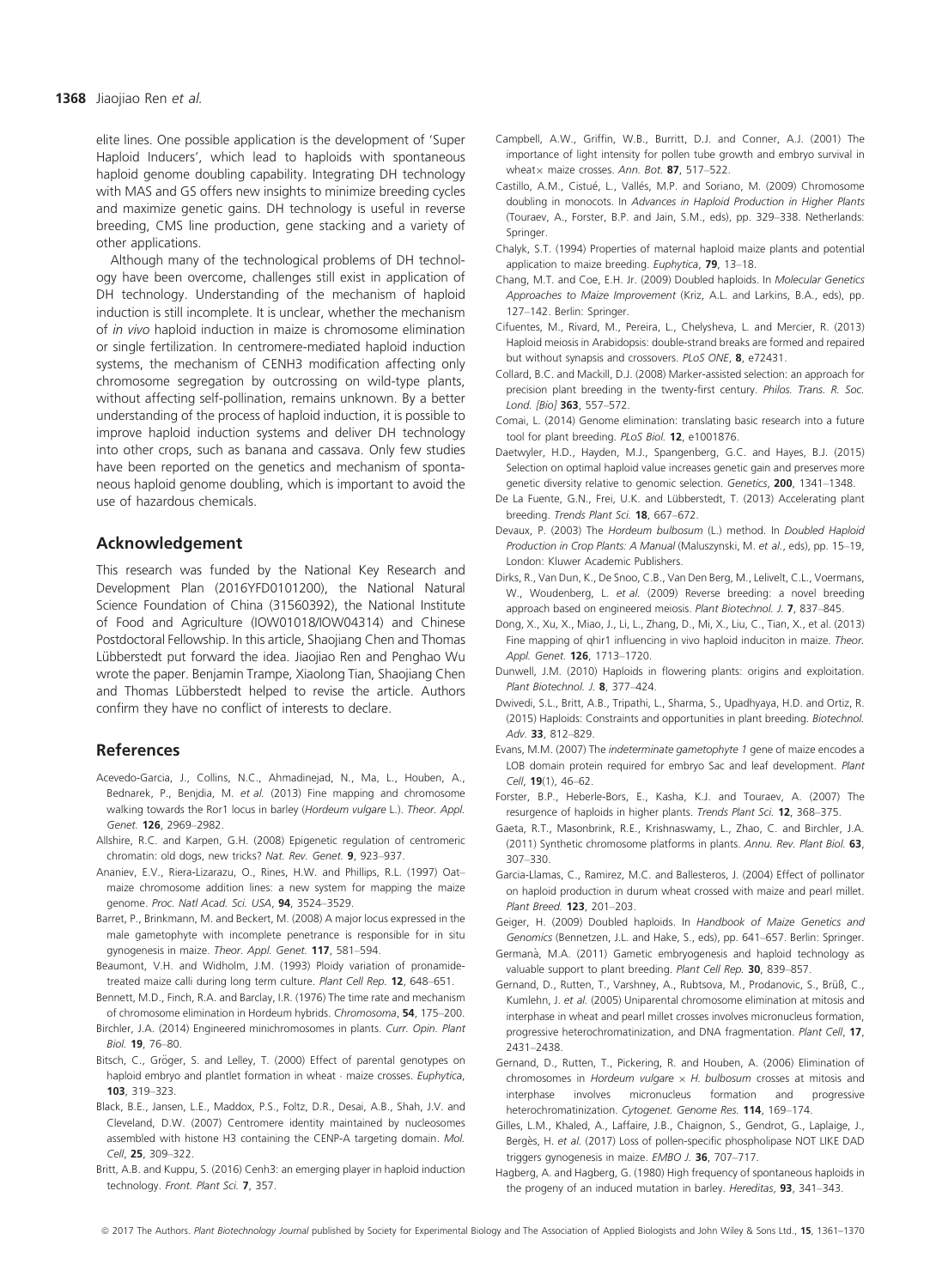- Hagberg, G. and Hagberg, A. (1981) Haploid initiator gene in barley. Barley Genetics: IV, pp. 686–689.
- Halpin, C. (2005) Gene stacking in transgenic plants–the challenge for 21st century plant biotechnology. Plant Biotechnol. J. 3, 141–155.
- Häntzschel, K.R. and Weber, G. (2010) Blockage of mitosis in maize root tips using colchicine- alternatives. Protoplasma, 241, 99–104.
- Harrington, J.J., Van Bokkelen, G., Mays, R.W., Gustashaw, K. and Willard, H.F. (1997) Formation of de novo centromeres and construction of firstgeneration human artificial microchromosomes. Nat. Genet. 15, 345–355.
- Heffner, E.L., Sorrells, M.E. and Jannink, J.L. (2009) Genomic selection for crop improvement. Crop Sci. 49, 1–12.
- Henry, Y. (1998) Origin of microspore-derived dihaploid and polyhaploid in vitro plants. Plant Tissue Cult. Biotechnol. 4, 127–135.
- Houben, A., Dawe, R.K., Jiang, J. and Schubert, I. (2008) Engineered plant minichromosomes: a bottom-up success? Plant Cell, 20, 8-10.
- Humphreys, M.W. (1978) Chromosome instability in Hordeumvulgare  $\times$ H. bulbosum hybrids. Chromosoma, 65, 301-307.
- Immonen, S., Tenhola-Roininen, T. (2003) Protocol for rye anther culture. In Doubled Haploid Production in Crop Plants: A Manual (Maluszynski, M. et al., eds), pp. 141–149. London: Kluwer Academic Publishers.
- Ingouff, M., Rademacher, S., Holec, S., Soljic, L., Xin, N., Readshaw, A., Foo, S.H. et al. (2010) Zygotic resetting of the HISTONE 3 variant repertoire participates in epigenetic reprogramming in Arabidopsis. Curr. Biol. 20, 2137–2143.
- Inoue, E., Sakuma, F., Kasumi, M., Hara, H. and Tsukihashi, T. (2004) September. Maternal haploidization of Japanese pear through inter-generic hybridization with apple. Acta Hortic. 663, 815-818.
- Ishii, T., Sunamura, N., Matsumoto, A., Eltayeb, A.E. and Tsujimoto, H. (2015) Preferential recruitment of the maternal centromere-specific histone H3 (CENH3) in oat (Avena sativa L.) $\times$  pearl millet (Pennisetum glaucum L.) hybrid embryos. Chromosome Res. 23, 709–718.
- Ishii, T., Karimi-Ashtiyani, R. and Houben, A. (2016) Haploidization via chromosome elimination: means and mechanisms. Annu. Rev. Plant Biol. 67, 421–438.
- Jin, W., Melo, J.R., Nagaki, K., Talbert, P.B., Henikoff, S., Dawe, R.K. and Jiang, J. (2004) Maize centromeres: organization and functional adaptation in the genetic background of oat. Plant Cell, 16, 571-581.
- Karimi-Ashtiyani, R., Ishii, T., Niessen, M., Stein, N., Heckmann, S., Gurushidze, M., Banaei-Moghaddam, A.M. et al. (2015) Point mutation impairs centromeric CENH3 loading and induces haploid plants. Proc. Natl Acad. Sci. USA, 112, 11211–11216.
- Kasha, K.J. and Kao, K.N. (1970) High frequency haploid production in barley (Hordeum vulgare L.). Nature, 225, 874–876.
- Kato, A. and Geiger, H.H. (2002) Chromosome doubling of haploid maize seedlings using nitrous oxide gas at the flower primordial stage. Plant Breed. 121, 370–377.
- Kelliher, T., Starr, D., Wang, W., McCuiston, J., Zhong, H., Nuccio, M.L. and Martin, B. (2016) Maternal haploids are preferentially induced by CENH3 tailswap transgenic complementation in maize. Front. Plant Sci. 7, 414.
- Kelliher, T., Starr, D., Richbourg, L., Chintamanani, S., Delzer, B., Nuccio, M.L., Green, J. et al. (2017) MATRILINEAL, a sperm-specific phospholipase, triggers maize haploid induction. Nature, 542, 105–109. [https://doi.org/10.1038.](https://doi.org/10.1038)
- Kleiber, D., Prigge, V., Melchinger, A.E., Burkard, F., San Vicente, F., Palomino, G. and Gordillo, G.A. (2012) Haploid fertility in temperate and tropical maize germplasm. Crop Sci. 52, 623–630.
- KlíMa, M., VyVadiloVá, M. and Kucera, V. (2008) Chromosome doubling effects of selected antimitotic agents in Brassica napus microspore culture. Czech J. Genet. Plant Breed. 44, 30–36.
- Kroj, T., Savino, G., Valon, C., Giraudat, J. and Parcy, F. (2003) Regulation of storage protein gene expression in Arabidopsis. Development, 130, 6065-6073.
- Kuppu, S., Tan, E.H., Nguyen, H., Rodgers, A., Comai, L., Chan, S.W. and Britt, A.B. (2015) Point mutations in centromeric histone induce post-zygotic incompatibility and uniparental inheritance. PLoS Genet. 11, e1005494.
- Laurie, D.A. (1989) The frequency of fertilization in wheat  $\times$  pearl millet crosses. Genome, 32, 1063–1067.
- Laurie, D.A. and Bennett, M.D. (1986) Wheat  $\times$  maize hybridization. Can. J. Genet. Cytol. 28, 313–316.
- Laurie, D.A., O'Donoughue, L.S. and Bennett, M.D. (1990) Wheat  $\times$  maize and other wide sexual hybrids: their potential for genetic manipulation and crop improvement. In Gene Manipulation in Plant Improvement II (Gustafson, J.P., ed), pp. 95–126. US: Springer.
- Lermontova, I., Schubert, V., Fuchs, J., Klatte, S., Macas, J. and Schubert, I. (2006) Loading of Arabidopsis centromeric histone CENH3 occurs mainly during G2 and requires the presence of the histone fold domain. Plant Cell, 18, 2443–2451.
- Li, L., Xu, X., Jin, W. and Chen, S. (2009) Morphological and molecular evidences for DNA introgression in haploid induction via a high oil inducer CAUHOI in maize. Planta, 230, 367–376.
- Liu, J., Guo, T., Yang, P., Wang, H., Liu, L., Lu, Z., Xu, X. et al. (2012) Development of automatic nuclear magnetic resonance screening system for haploid kernels in maize. Trans. Chin. Soc. Agric. Eng. 28, 233-236.
- Liu, D., Zhang, H., Zhang, L., Yuan, Z., Hao, M. and Zheng, Y. (2014) Distant hybridization: a tool for interspecific manipulation of chromosomes. In Alien Gene Transfer in Crop Plants (Pratap, A. and Kumar, J., eds), pp. 25–42. New York: Springer.
- Liu, C., Li, W., Zhong, Y., Dong, X., Hu, H.X., Tian, X.L., Wang, L. et al. (2015) Fine mapping of qhir8 affecting in vivo haploid induction in maize. Theor. Appl. Genet. 128, 2507–2525.
- Liu, C., Li, X., Meng, D., Zhong, Y., Chen, C., Dong, X., Xu, X. et al. (2017) A 4 bp insertion at ZmPLA1 encoding a putative phospholipase A generates haploid induction in maize. Mol. Plant, 10, 520-522. [https://doi.org/10.1016/](https://doi.org/10.1016/j.molp.2017.01.011) [j.molp.2017.01.011](https://doi.org/10.1016/j.molp.2017.01.011).
- Lübberstedt, T. and Frei, U.K. (2012) Application of doubled haploids for target gene fixation in backcross programs. Plant Breed. 131, 449-452.
- Maheshwari, S., Tan, E.H., West, A., Franklin, F.C.H., Comai, L. and Chan, S.W. (2015) Naturally occurring differences in CENH3 affect chromosome segregation in zygotic mitosis of hybrids. PLoS Genet. 11, e1004970.
- Malik, H.S. and Henikoff, S. (2003) Phylogenomics of the nucleosome. Nat. Struct. Mol. Biol. 10, 882–891.
- Mayor, P.J. and Bernardo, R. (2009) Genomewide selection and marker-assisted recurrent selection in doubled haploid versus  $F_2$  populations. Crop Sci. 49, 1719–1725.
- Melchinger, A.E., Schipprack, W., Würschum, T., Chen, S. and Technow, F. (2013) Rapid and accurate identification of in vivo-induced haploid seeds based on oil content in maize. Sci. Rep. 3, 2129.
- Melchinger, A.E., Molenaar, W.S., Mirdita, V. and Schipprack, W. (2016) Colchicine alternatives for chromosome doubling in maize haploids for doubled-haploid production. Crop Sci. 56, 559–569.
- Mette, M.F. and Houben, A. (2015) Engineering of plant chromosomes. Chromosome Res. 23, 69–76.
- Mogensen, H.L. (1982) Double fertilization in barley and the cytological explanation for haploid embryo formation, embryoless caryopses, and ovule abortion. Carlsberg Res. Commun. 47, 313–354.
- Murovec, J. and Bohanec, B. (2012) Haploids and doubled haploids in plant breeding. InPlant Breeding(Abdurakhmonov, I., ed), pp. 87–106.China: InTech.
- Murray, A.W. and Szostak, J.W. (1983) Construction of artificial chromosomes in yeast. Nature, 305, 189–193.
- Prasanna, B.M., Chaikam, V. and Mahuku, G. (2012) Doubled haploid technology in maize breeding: theory and practice. Mexico: CIMMYT.
- Prigge, V., Xu, X., Li, L., Babu, R., Chen, S., Atlin, G.N. and Melchinger, A.E. (2012) New insights into the genetics of in vivo induction of maternal haploids, the backbone of doubled haploid technology in maize. Genetics, 190, 781–793.
- Qiu, F., Liang, Y., Li, Y., Liu, Y., Wang, L. and Zheng, Y. (2014) Morphological, cellular and molecular evidences of chromosome random elimination in vivo upon haploid induction in maize. Curr. Plant Biol. 1, 83–90.
- Ravi, M. and Chan, S.W. (2010) Haploid plants produced by centromeremediated genome elimination. Nature, 464, 615-618.
- Ravi, M., Kwong, P.N., Menorca, R.M., Valencia, J.T., Ramahi, J.S., Stewart, J.L., Tran, R.K. et al. (2010) The rapidly evolving centromere-specific histone has stringent functional requirements in Arabidopsis thaliana. Genetics, 186, 461–471.
- Ravi, M., Shibata, F., Ramahi, J.S., Nagaki, K., Chen, C., Murata, M. and Chan, S.W. (2011) Meiosis-specific loading of the centromere-specific histone CENH3 in Arabidopsis thaliana. PLoS Genet. 7, e1002121.